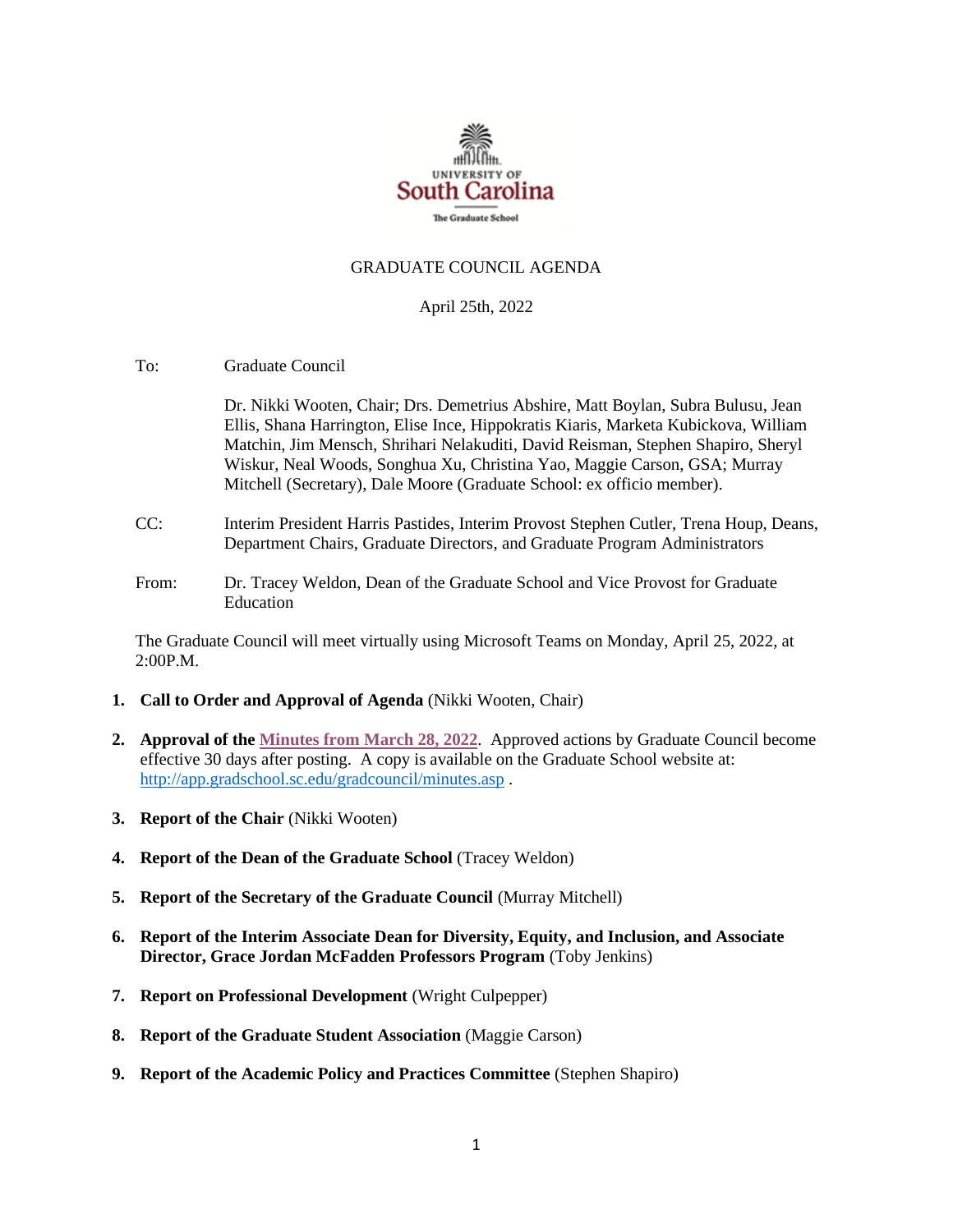#### **10. Report of the 500/600 Level Courses** (Murray Mitchell)

This report is presented to Council for informational purposes only; no action is necessary.

#### **500/600 Courses for April 2022 Grad Council**

(CCP = Course Change Proposal; NCP=New Course Proposal)

**ARTS 570** (3) Visual Arts Computing (CCP: Fall 2023) **EDML 598** (3) Internship A in the Middle School (CCP: Fall 2023) **ENTR 501** (1-3) Independent Study in Entrepreneurship (NCP: Summer 2022) **MUED 533P** (1) Practicum in Methods of String Instruction I (CCP: Fall 2023) **MUED 534** (2) Methods of String Instruction II (CCP: Fall 2023)

## **11. Associate Graduate Faculty Nominations** (Murray Mitchell)

None at this time.

## **12. Fellowships and Scholarships Committee** (Jean Ellis)

# **13. Report of Science, Math, and Related Professional Programs Committee** (Hippokratis Kiaris)

Below is a list of proposals reviewed by the Committee. Each curricular action can be viewed at this Public Agenda review site:

## <https://sc.edu/programproposal/agenda/?id=115&code=GCO>

At this Public Agenda link, the individual proposals are not live-linked, but agenda items are listed in alphabetical order. To view the full proposals, GC members and Committee Chairs still need to go to the Committee Review site, and filter for "Committees", then for the "Committee" called "Added to Grad Council agenda."

- **CIVE Major / Degree Program**, Civil Engineering, M.S., Engineering & Computing, Change Program: Fall 2023
- **CSCE 775** (3) Deep Reinforcement Learning, Engineering & Computing, NCP: Summer 2022
- **ITEC 799** (1-6) Thesis Preparation, Engineering & Computing, NCP: Summer 2022
- **MATH Major / Degree Program, MS** in Mathematics, Arts and Sciences, Change Program: Fall 2022
- **MATH Major / Degree Program**, PhD in Mathematics, Arts and Sciences, Change Program: Fall 2022
- **MATH Major / Degree Program**, MM in Mathematics, Arts and Sciences, Change Program: Fall 2022
- **MATH Major / Degree Program**, MA in Mathematics, Arts and Sciences, Change Program: Fall 2022
- **NURS 855** (3) Measurement in Biobehavioral Research, Nursing, NCP: Summer 2022
- **NURS 856** (3) Research Literature Synthesis, Nursing, NCP: Fall 2022
- **NURS 899** (1-6) Dissertation Preparation, Nursing, CCP: Fall 2023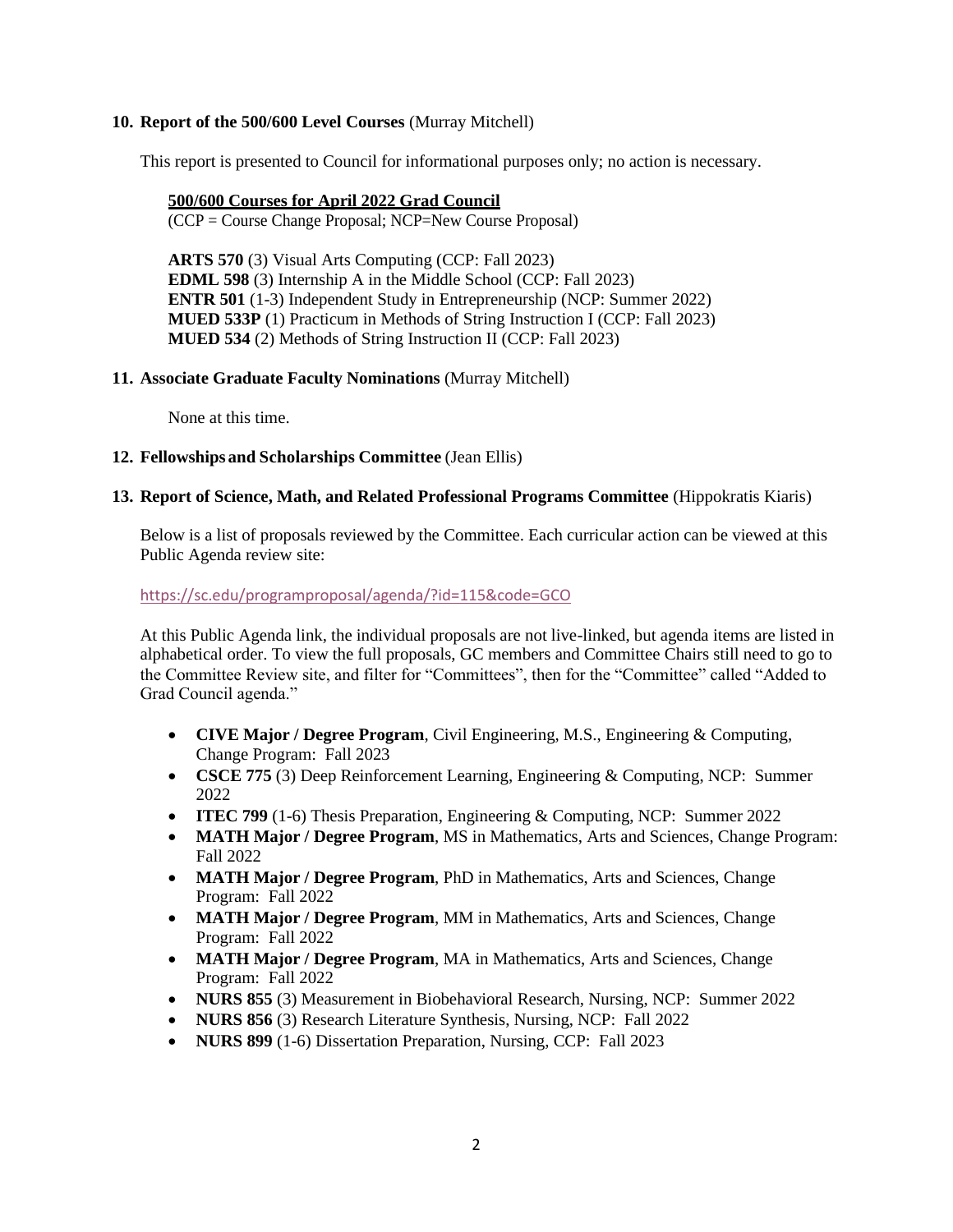## **14. Report of the Humanities, Social Sciences, Education, and Related Professional Programs Committee** (Jim Mensch)

Below is a list of proposals reviewed by the Committee. Each curricular action can be viewed at this Public Agenda review site:

<https://sc.edu/programproposal/agenda/?id=115&code=GCO>

At this Public Agenda link, the individual proposals are not live-linked, but agenda items are listed in alphabetical order. To view the full proposals, GC members and Committee Chairs still need to go to the Committee Review site, and filter for "Committees", then for the "Committee" called "Added to Grad Council agenda."

- **BADM Dual Degree Program**, Business Administration/Pharmacy, MBA/Pharm D., Business, Change Program: Fall 2023.
- **CRIM Major / Degree Program**, Criminology and Criminal Justice, Ph.D., Arts and Sciences, Change Program: Fall 2023
- **CRJU 816** (3) Applied Quantitative Data Analysis, Arts and Sciences, CCP: Fall 2023
- **EDEL 743** (3) Studies and Internship in Teaching Social Studies Elementary, Education, CCP: Summer 2022
- **EDEL 790** (9) MAT Internship in Elementary Education, Education, CCP: Summer 2022
- **ELDP 700** (3) Introduction to Educational Administration, Education, CCP: Fall 2023
- **EDLP 706** (3) The Principalship, Education, CCP: Fall 2023
- **EDRM 736** (3) Program Evaluation, Education, CCP: Summer 2022
- **EDTE 733** (6) Reading and Language Arts in Early Childhood and Elementary Education, Education, CCP: Summer 2022
- **EDTE 771** (3) Studies and Internship I in Teaching Math Early/Elementary Education, Education, CCP: Summer 2022
- **EDTE 830** (3) Adolescent Literacy Learning in a Multimodal and Digital World, Education, CCP: Summer 2022
- **HRSM 700** (3) Quantitative Methods in HRSM, HRSM, CCP: Summer 2022
- **HRTM 795** (3) Tourism and Hospitality Field Project, HRTM, CCP: Fall 2023
- **ISCI 700** (0) Introduction to Graduate Studies in Library and Information Science, Information & Communications, NCP: Summer 2022
- **I**S**CI 794** (3) Internship in Library and Information Science, Information & Communications, NCP: Summer 2022
- **ISCI 796** (1-6) Independent Study in Library and Information Science, Information & Communications, NCP: Summer 2022
- **JOUR 710** (3) Organizational Communication, Information & Communications, CCP: Summer 2022
- **MKTG 711** (3) Business, Markets and Sustainability, Business, NCP: Summer 2022
- **MKTG 740** (3) Digital Marketing & Social Media Analytics, Business, NCP: Summer 2022
- **SOWK 759** (3) Psychopathology and Psychodiagnostics for Social Work Practice with Children and Adolescents, Social Work, CCP: Summer 2022
- **SOWK 760** (3) Psychopathology and Psychodiagnostics for Social Work Practice with Adults and Older Adults, Social Work, CCP: Summer 2022
- **ZZBA Major / Degree Program,** Master of Sciences in Business Analytics, Business, Change Program: Fall 2023